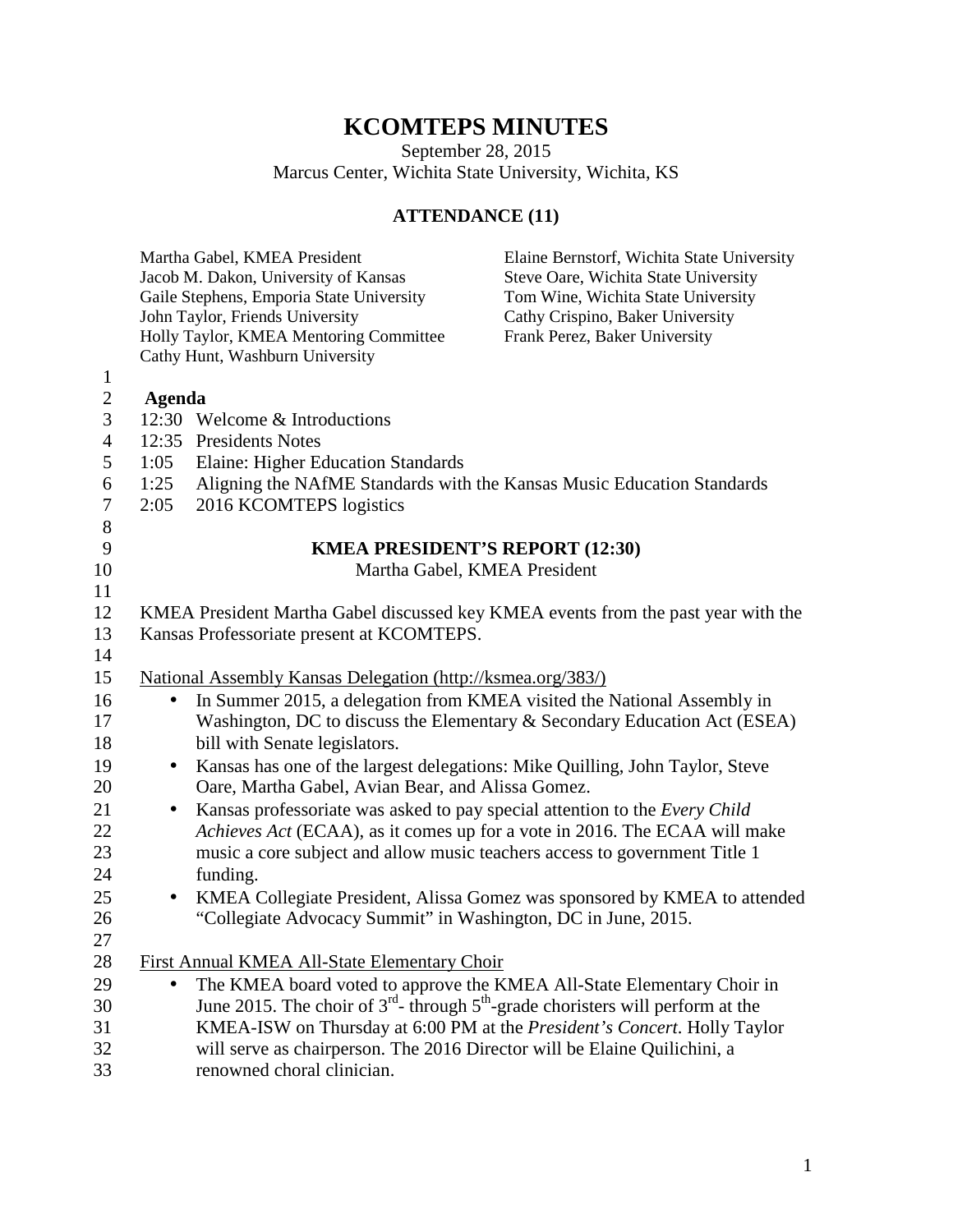| $\mathbf{1}$   | Holly handed out brochures and asked that they be distributed to interested<br>$\bullet$        |
|----------------|-------------------------------------------------------------------------------------------------|
| $\mathbf{2}$   | parties, e-mailed to all SMTE members, and placed on the SMTE Facebook Page.                    |
| $\mathfrak{Z}$ | <u>KMEA First-Year Teacher Mentoring Program (http://ksmea.org/mentoring/)</u>                  |
| $\overline{4}$ | Part of the President's Strategic Plan.<br>$\bullet$                                            |
| 5              | President Gabel discussed how the Kansas is losing teachers to neighboring states.<br>$\bullet$ |
| 6              | To help support our novice music teachers, KMEA has developed a teacher-                        |
| $\tau$         | mentoring program. For more information, see http://ksmea.org/mentoring/                        |
| 8              | KMEA needs help keeping track of new teachers.<br>$\bullet$                                     |
| 9              | New teachers attending KMEA-ISW will be given a GREEN ribbons. Mentors<br>$\bullet$             |
| 10             | will be wearing GOLD ribbons. The professoriate was asked to welcome and                        |
| 11             | support these new teachers.                                                                     |
| 12             | Kathy Hunt asked if new teachers had to be members to be assigned a mentor.                     |
| 13             | The general consensus at KCOMTEPS was that new teachers did not have to be                      |
| 14             | members of KMEA; however, mentors would encourage eventual membership.                          |
| 15             | John Taylor reminded everyone that first-year music teachers receive a 50%<br>$\bullet$         |
| 16             | discount on NAfME/KMEA membership dues during their first year of teaching                      |
| 17             | if they were members of their NAfME-Collegiate chapter during their senior year                 |
| 18             | of college.                                                                                     |
| 19             | Elaine Bernstorf mentioned that university music education students have recently<br>$\bullet$  |
| 20             | been encouraged to carry liability insurance. Coverage is available to collegiate               |
| 21             | NAfME-Collegiate members for \$25.00/year and to full active members for                        |
| 22             | approximately \$100.00/year. The insurance is available through Trust for Insuring              |
| 23             | Educators, Member Insurance Program. For more information, see                                  |
| 24             | http://www.nafme.org/membership/educators/membership-tour/memberships-                          |
| 25             | and-features/ or http://www.ftj.com/tie-professional-liability                                  |
| 26             |                                                                                                 |
| 27             | <b>KMEA Teacher In-Service Workshop News</b>                                                    |
| 28             |                                                                                                 |
| 29             | Glenn Nierman, NAfME President for 2014-2016 (and Washburn University<br>$\bullet$              |
| 30             | graduate), is scheduled to give the keynote speech at the 2016 KMEA ISW                         |
| 31             | There will be closed-session presentations on music-teacher evaluation<br>$\bullet$             |
| 32             | specifically for public school building administrators. Sessions will occur on                  |
| 33             | Thursday afternoon. Attendance is free to administrators.                                       |
| 34             | President Gabel asked the Kansas professoriate to encourage administrators to                   |
| 35             | attend.                                                                                         |
| 36             | Elaine Bernstorf suggested that KMEA consider creating a video to invite                        |
| 37             | administrators.                                                                                 |
| 38             |                                                                                                 |
| 39             | NAfME Conference, Nashville, TN.                                                                |
| 40             | The NAfME Conference will take place this October. Next year the conference<br>$\bullet$        |
| 41             | will be in Dallas, Texas.                                                                       |
| 42             | Nineteen Kansas student musicians made the National Honor Ensembles and will<br>$\bullet$       |
| 43             | be performing at the 2015 conference.                                                           |
| 44             |                                                                                                 |
| 45             |                                                                                                 |
| 46             |                                                                                                 |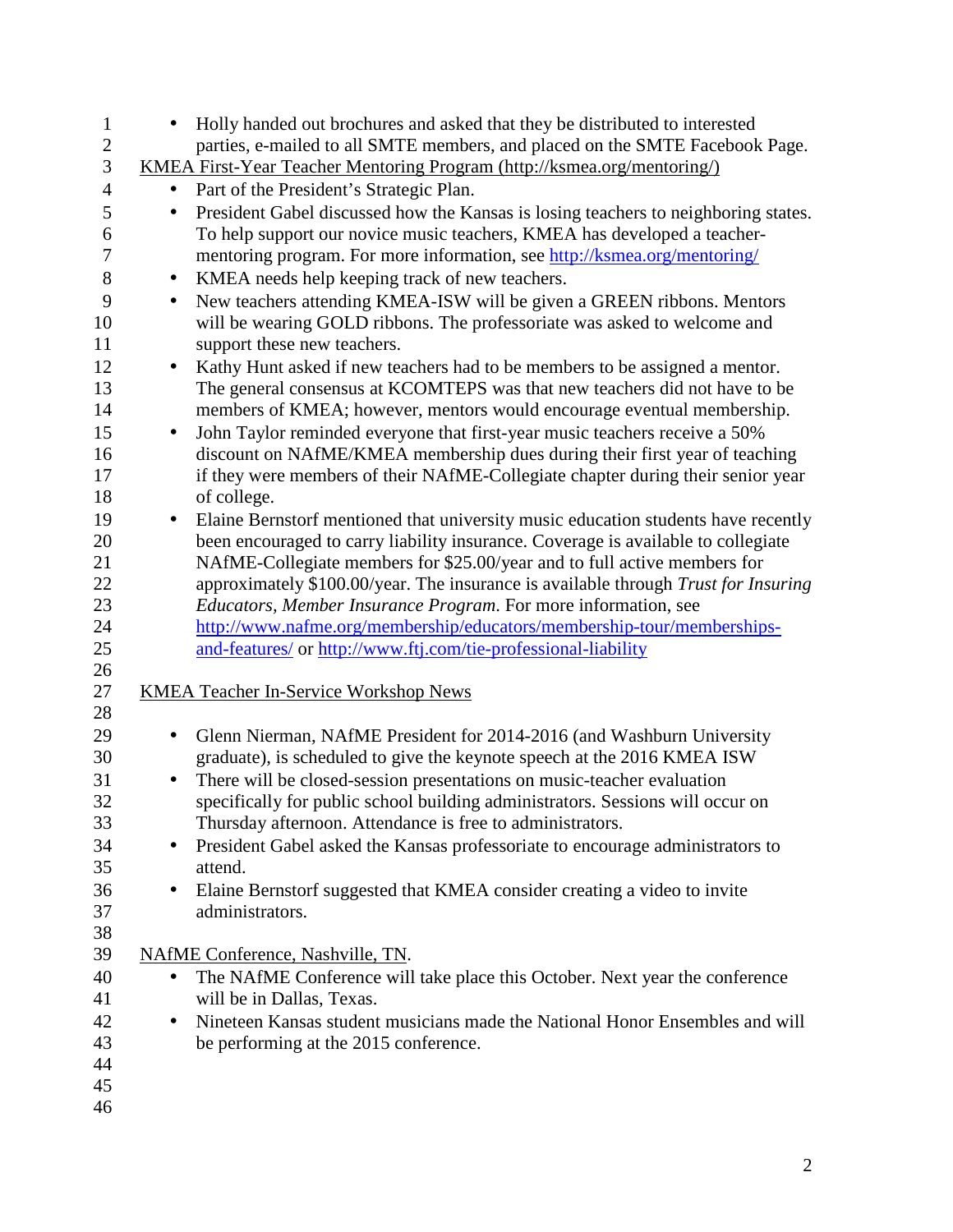| $\mathbf{1}$     | <b>Teacher Advocacy Survey</b>                                                                    |  |  |  |
|------------------|---------------------------------------------------------------------------------------------------|--|--|--|
| $\mathbf{2}$     | There will be an email invitation sent to $K-12$ teachers requesting participation in             |  |  |  |
| 3                | a Teacher-Advocacy Survey developed by Fred Burrack and Phillip Payne,                            |  |  |  |
| $\overline{4}$   | Kansas State University. This will be followed up with a survey on the loss of                    |  |  |  |
| 5                | music-teacher positions in Kansas.                                                                |  |  |  |
| 6                |                                                                                                   |  |  |  |
| $\boldsymbol{7}$ | <b>KMEA Website: New Design</b>                                                                   |  |  |  |
| $8\,$            | President Gabel asked that the professoriate thank the KMEA Webmaster, Troy<br>$\bullet$          |  |  |  |
| 9                | Johnson, for developing the new KMEA website.                                                     |  |  |  |
| 10               |                                                                                                   |  |  |  |
| 11               | <b>UPDATE: MUSIC HIGHER EDUCATION STANDARDS WRITING GROUP</b>                                     |  |  |  |
| 12               | Elaine Bernstorf, Wichita State University                                                        |  |  |  |
| 13               |                                                                                                   |  |  |  |
| 14               | "The Music Higher Education Standards group met on September 10 <sup>th</sup> , 2015, and will be |  |  |  |
| 15               | presenting a draft of the revised standards in the coming months. This group did some             |  |  |  |
| 16               | review of the new Core Arts Anchor standards and how they align with the prior higher             |  |  |  |
| 17               | education music education standards. One other thing that we think might be helpful for           |  |  |  |
| 18               | all of us in higher education music education is also to become familiar with the new             |  |  |  |
| 19               | Kansas Professional Education Standards. I heard back from the KSDE coordinator for               |  |  |  |
| 20               | our committee and the draft will be reviewed by the committee in the near term."                  |  |  |  |
| 21               |                                                                                                   |  |  |  |
| 22               | <b>Professional Education Standards:</b>                                                          |  |  |  |
| 23               |                                                                                                   |  |  |  |
| 24               | http://www.ksde.org/Portals/0/TLA/Program%20Standards/Professional%20Education%                   |  |  |  |
| 25               | 20Jan132015%20editedtitle.pdf                                                                     |  |  |  |
| 26               |                                                                                                   |  |  |  |
| 27               | Crosswalk between old and new professional standards. KSDE                                        |  |  |  |
| 28               | http://www.ksde.org/Portals/0/TLA/HigherEd/Crosswalk%20Kansas%20Professional%2                    |  |  |  |
| 29               | 0Education%20Licensure%20Standards%20Final.pdf                                                    |  |  |  |
| 30               |                                                                                                   |  |  |  |
| 31               | UPDATE: ALIGNING THE NATIONAL CORE ARTS STANDARDS                                                 |  |  |  |
| 32               | WITH THE KANSAS MUSIC EDUCATION STANDARDS                                                         |  |  |  |
| 33               | Martha Gabel, KMEA President                                                                      |  |  |  |
| 34               |                                                                                                   |  |  |  |
| 35               | The Kansas Music Education Standards committee has been meeting over the past year to             |  |  |  |
| 36               | align the Kansas Music Education Standards (KSMS) with the new National Core Arts                 |  |  |  |
| 37               | Standards (NCAS).                                                                                 |  |  |  |
| 38               | President Gabel presented the professoriate with two handouts: 1) a 'Standards<br>$\bullet$       |  |  |  |
| 39               | Guide' and 2) a drafted example of the new KSMS.                                                  |  |  |  |
| 40               | Topics discussed in the presentation included 1) a brief discussion on the structure<br>$\bullet$ |  |  |  |
| 41               | of the new National Core Arts Standards; and 2) how Kansas has aligned these                      |  |  |  |
| 42               | standards to the KSMS.                                                                            |  |  |  |
| 43               | President Gabel stressed that, while the new standards may look different from<br>$\bullet$       |  |  |  |
| 44               | our old standards, the content "truly has not changed very much at all."                          |  |  |  |